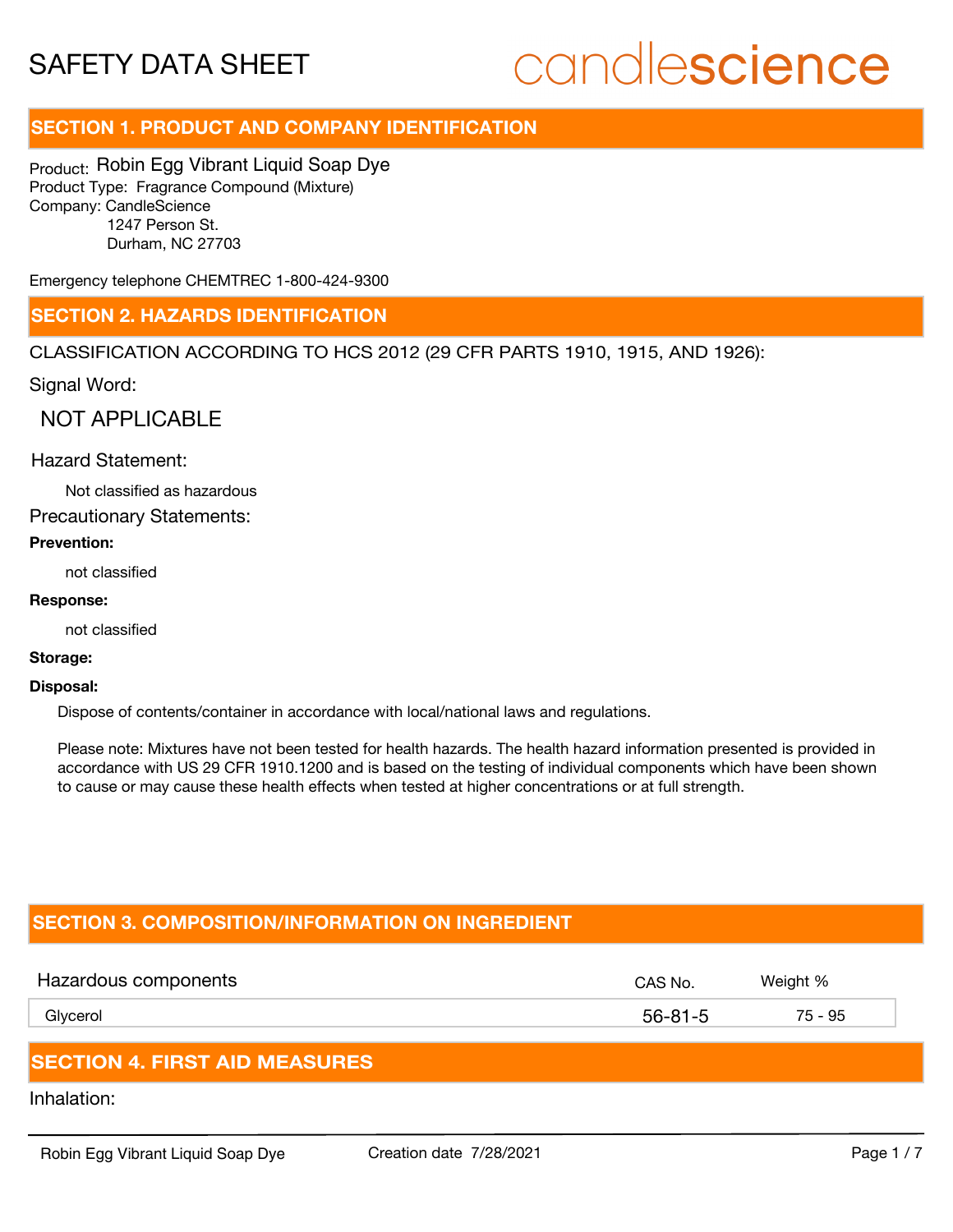## candlescience

Assure fresh air breathing. Allow the victim to rest.

### Skin contact:

Wash off immediately with soap and plenty of water. Wash contaminated clothing before reuse. If skin irritation persists, call a physician.

### Eye contact:

Rinse immediately with plenty of water, also under the eyelids, for at least 15 minutes. (Call a physician if irritation persists.).

### Ingestion:

Do NOT induce vomiting.

### Most important symptoms:

Not expected to present a significant hazard under anticipated conditions of normal use.

Indication of immediate medical attention:

not classified

### General information:

Treat symptomatically.

### **SECTION 5. FIREFIGHTING MEASURES**

### Suitable extinguishing media:

Foam, carbon dioxide, or dry chemical.

### Unsuitable extinguishing media:

Avoid use of water in extinguishing fires.

### Specific hazards:

During fire, gases hazardous to health may be formed. Do not allow run-off from fire fighting to enter drains or water courses.

### Special fire fighting procedures:

Wear self-contained breathing apparatus for firefighting. Move containers from fire area if it can be done safely. Use water spray jet to protect personnel and to cool endangered containers.

### **SECTION 6. ACCIDENTAL RELEASE MEASURES**

### Personal precautions, protective equipment and emergency procedures:

Evacuate personnel to safe areas. Remove all sources of ignition. Ensure adequate ventilation. Keep people away from and upwind of spill/leak. Wear appropriate protective equipment and clothing during clean-up.

### Environmental precautions:

Do not allow to enter into soil/subsoil. Do not allow to enter into surface water or drains. Dispose of in accordance with local regulations. Local authorities should be advised if significant spillage cannot be contained.

### Methods and materials for containment and cleaning up:

Soak up with inert absorbent material (e.g. sand, silica gel, vermiculite). Keep in suitable and closed containers for disposal. Clean contaminated floors and objects thoroughly while observing environmental regulations.

### **SECTION 7. HANDLING AND STORAGE**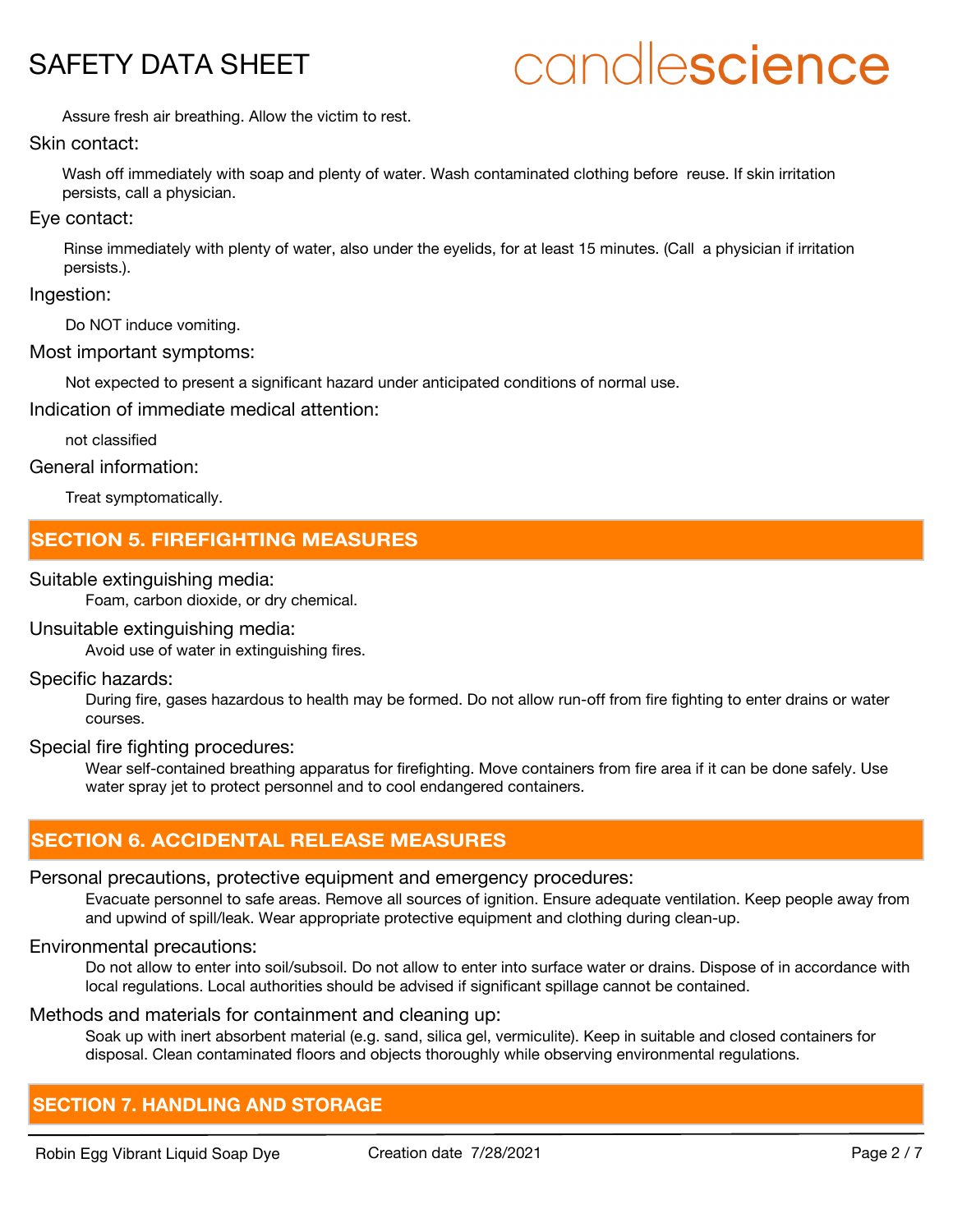## candlescience

### Precautions for safe handling:

Avoid contact with skin and eyes. Avoid prolonged inhalation of vapors. Wash hands and other exposed areas with mild soap and water before eating, drinking or smoking and when leaving work. Handle in accordance with good industrial hygiene and safety practices.

Conditions for safe storage, including any incompatibilities:

Store in tightly closed and upright container in a cool, dry, ventilated area. Store away from light, heat, and sources of ignition.

### **SECTION 8. EXPOSURE CONTROLS/PERSONAL PROTECTION**

### Exposure Guidelines:

ACGIH: Glycerol (CAS 56-81-5) TWA 10 mg/m<sup>3</sup>

OSHA PEL: Glycerol (CAS 56-81-5) TWA (total mist) 15 mg/m<sup>3</sup>

OSHA PEL: Glycerol (CAS 56-81-5) TWA (mist respirable fraction) 5 mg/m<sup>3</sup>

### Appropriate Engineering Controls:

### **Ventilation:**

Use engineering controls to maintain airborne levels below exposure limit requirements or guidelines. If there are no applicable exposure limit requirements or guidelines, use only with adequate ventilation. Local exhaust ventilation may be necessary for some operations.

### Personal Protective Equipment:

### **Eye protection:**

Ensure that eyewash stations and safety showers are close to the workstation location. Chemical resistant goggles must be worn.

### **Hand protection:**

Wear chemical resistant gloves suitable for this material as determined by a hazard assessment. Gloves should be discarded and replaced if there is any indication of degradation or chemical breakthrough.

### **Skin and body protection:**

Wear protective clothing suitable for this material as determined by a hazard assessment.

### **Respiratory protection:**

Respiratory protection should be worn when workplace exposures exceed exposure limit requirements or guidelines. If there are no applicable exposure limits or guidelines, use an approved respirator where there is a potential for adverse effects, including but not limited to respiratory irritation or odor, where indicated or required by the exposure assessment. Selection of air-purifying or positive-pressure supplied air will depend on the results of the exposure assessment which includes an evaluation of the specific operations and the actual or potential airborne concentrations. The type of cartridge or filter to be used must be selected and approved for the chemical, class, or classes of chemicals likely to be encountered in the workplace. For emergency conditions, use an approved positive-pressure self-contained breathing apparatus.

### **General hygiene considerations:**

Handle in accordance with good industrial hygiene and safety practice. Remove contaminated clothing and protective equipment before entering eating areas. Wash hands before breaks and immediately after handling the product.

### **SECTION 9. PHYSICAL AND CHEMICAL PROPERTIES**

### Appearance: Liquid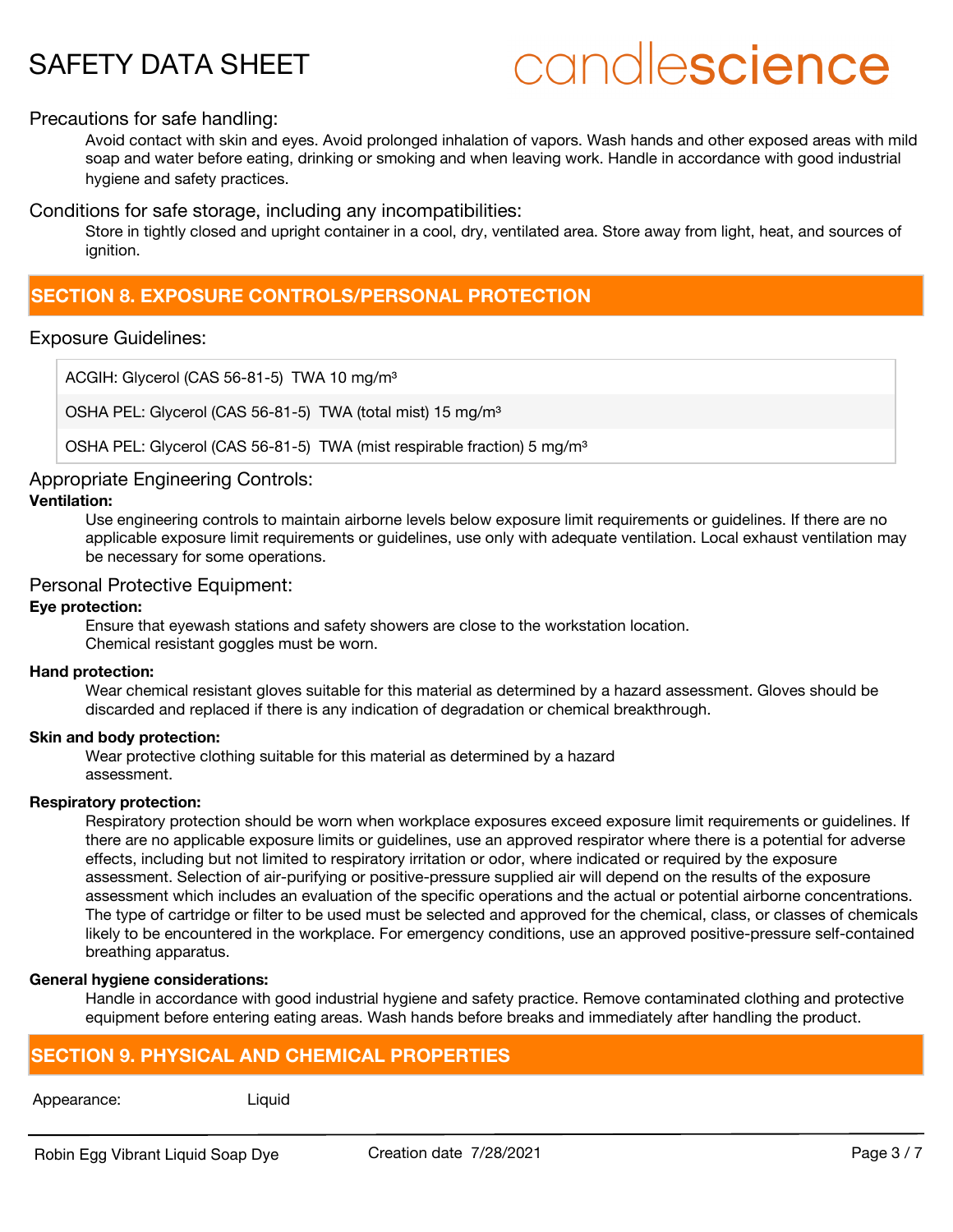| Color:                                        | blue                         |  |  |  |  |  |  |  |  |  |
|-----------------------------------------------|------------------------------|--|--|--|--|--|--|--|--|--|
| Odor:                                         | odourless                    |  |  |  |  |  |  |  |  |  |
| Odor threshold:                               | N/A                          |  |  |  |  |  |  |  |  |  |
| pH:                                           | N/A                          |  |  |  |  |  |  |  |  |  |
| Melting point:                                | N/A                          |  |  |  |  |  |  |  |  |  |
| Boiling point:                                | $>$ 350 $\mathrm{^{\circ}F}$ |  |  |  |  |  |  |  |  |  |
| Flashpoint:                                   | 94 °C<br>$\mathsf{P}$<br>201 |  |  |  |  |  |  |  |  |  |
| Evaporation Rate (Butyl Acetate = 1): N/A     |                              |  |  |  |  |  |  |  |  |  |
| Flammability (solid, gas):                    | N/A                          |  |  |  |  |  |  |  |  |  |
| Upper lower flammability or explosive limits: | N/A                          |  |  |  |  |  |  |  |  |  |
| Vapor density (Air=1):                        | N/A                          |  |  |  |  |  |  |  |  |  |
| Vapor pressure:                               | N/A                          |  |  |  |  |  |  |  |  |  |
| Specific gravity (H2O=1):                     | 1.261                        |  |  |  |  |  |  |  |  |  |
| Solubility in water:                          | soluble                      |  |  |  |  |  |  |  |  |  |
| Solubility in other solvents:                 | N/A                          |  |  |  |  |  |  |  |  |  |
| Partition coefficient: n-octanol/water:       | N/A                          |  |  |  |  |  |  |  |  |  |
| Auto-ignition temperature:                    | N/A                          |  |  |  |  |  |  |  |  |  |
| Decomposition temperature:                    | N/A                          |  |  |  |  |  |  |  |  |  |
| Kinematic viscosity:                          | N/A                          |  |  |  |  |  |  |  |  |  |
| Dynamic viscosity:                            | N/A                          |  |  |  |  |  |  |  |  |  |
| Explosive properties:                         | Not explosive                |  |  |  |  |  |  |  |  |  |
| Oxidizing properties:                         | Not oxidizing                |  |  |  |  |  |  |  |  |  |
| Refractive index:                             | N/A                          |  |  |  |  |  |  |  |  |  |

### **SECTION 10. STABILITY AND REACTIVITY**

### **Chemical stability:**

The product is stable and non-reactive under normal conditions of use, storage and transport.

### **Possibility of hazardous reactions:**

Material is stable under normal conditions.

### **Conditions to avoid:**

Heat, flames and sparks. Temperature extremes and direct sunlight.

### **Incompatible materials:**

Strong oxidizing agents. Strong acids. Strong Bases.

### **Hazardous decomposition products:**

No hazardous decomposition products are known.

candlescience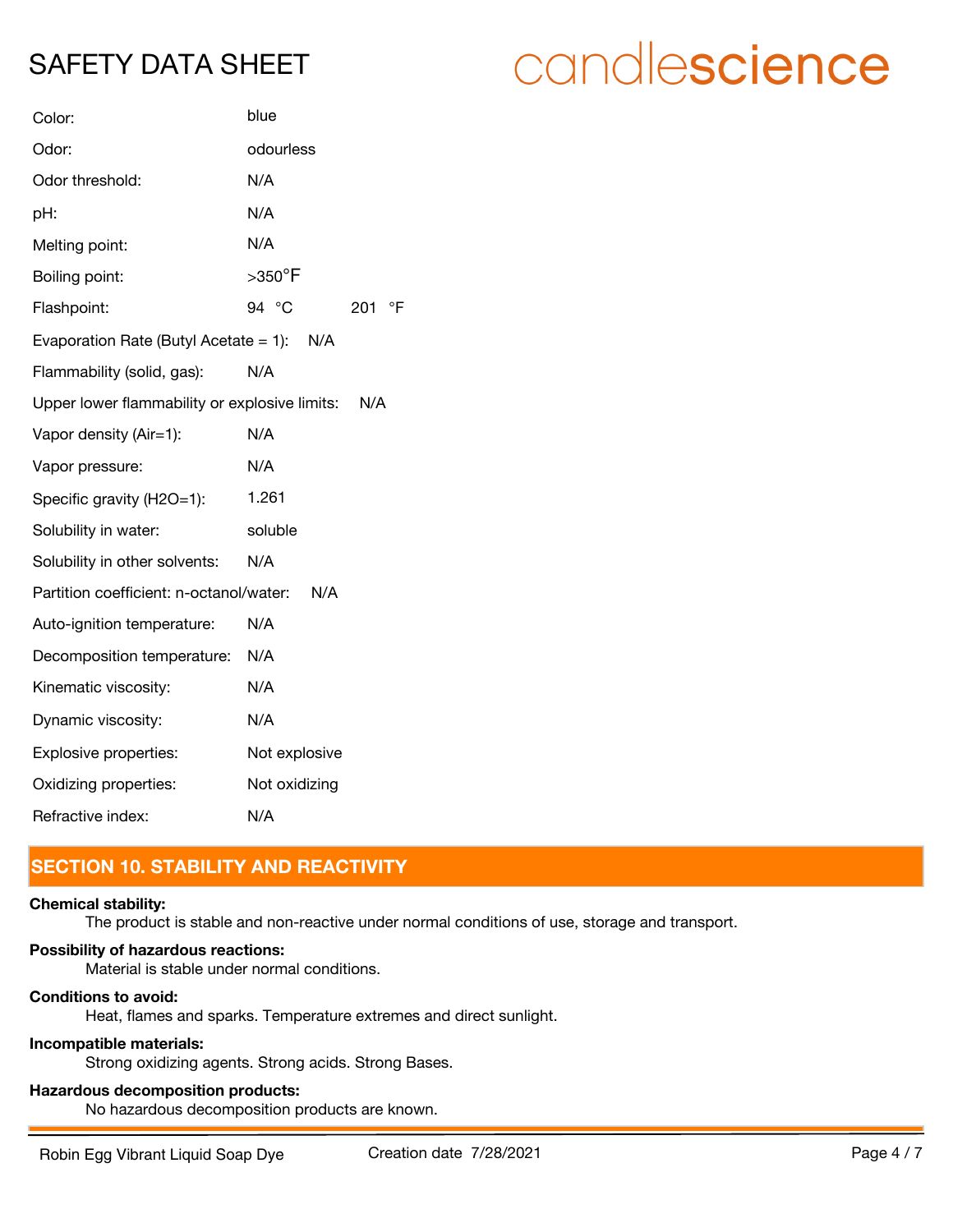# candlescience

### **SECTION 11. TOXICOLOGICAL INFORMATION**

### **Acute oral toxicity:**

N/A

### **Acute dermal toxicity:**

N/A

### **Acute inhalation toxicity:**

N/A

### **Skin corrosion/irritation:**

not classified

### **Serious eye damage/eye irritation:**

May cause slight irritation.

### **Respiratory or skin sensitization:**

not classified

### **Mutagenicity:**

No data available to indicate product or any components present at greater than 0.1% are mutagenic or genotoxic.

### **Reproductive toxicity:**

This product is not expected to cause reproductive or developmental effects.

### **Carcinogenicity:**

Not classifiable as to carcinogenicity to humans.

Please note: Mixtures have not been tested for health hazards. The health hazard information presented is provided in accordance with US 29 CFR 1910.1200 and is based on the testing of individual components which have been shown to cause or may cause these health effects when tested at higher concentrations or at full strength.

### **SECTION 12. ECOLOGICAL INFORMATION**

### **Ecotoxicity:**

Not established.

### **Persistence and Degradability:**

Not established.

### **Bioaccumulation:**

Not established.

### **Other Adverse Effects:**

Avoid release to the environment.

### **SECTION 13. DISPOSAL CONSIDERATIONS**